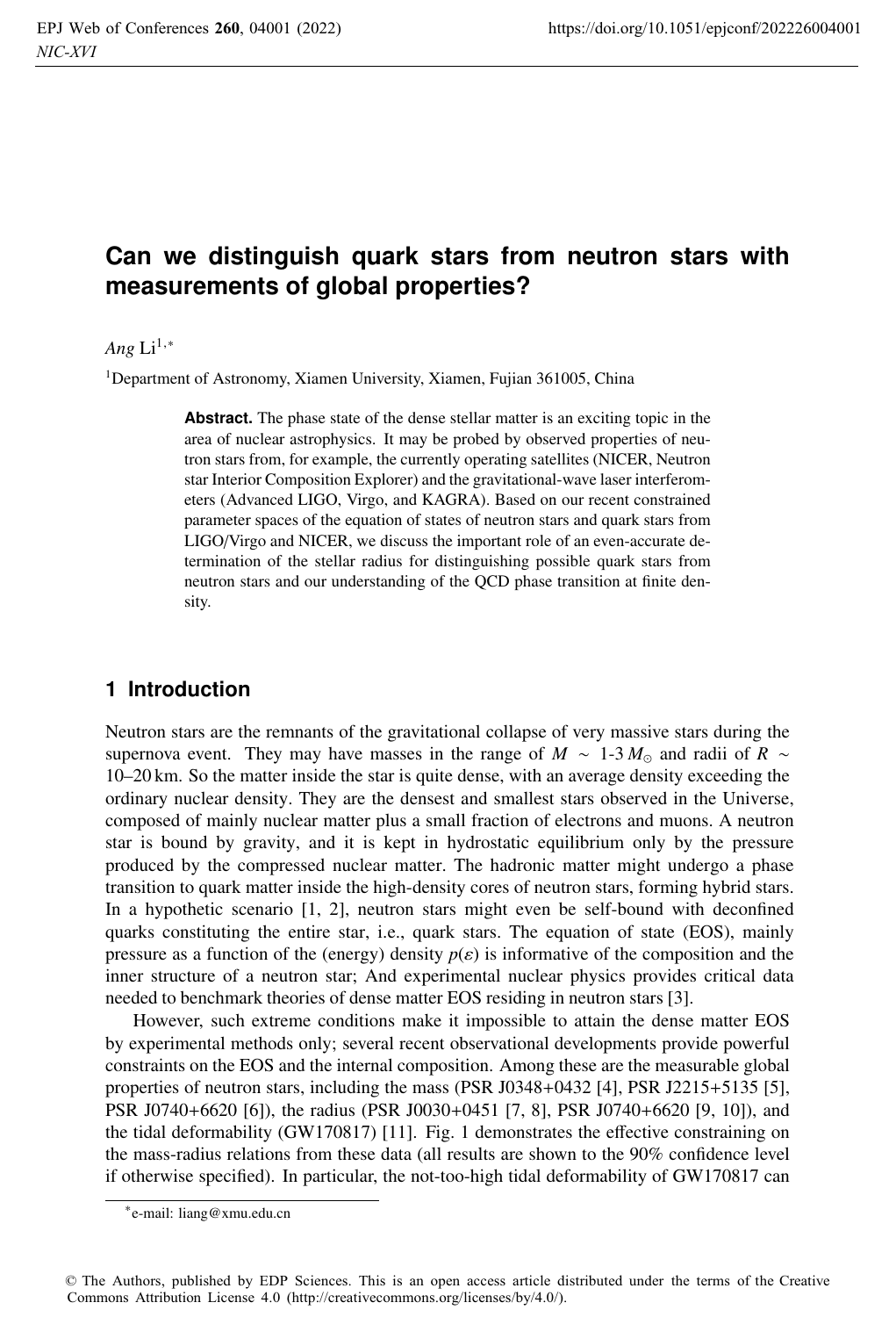exclude very stiff EOSs, the relatively large radii of PSR J0030+0451 (with a mass around the typical mass  $1.4 M_{\odot}$ ) disfavors very soft EOSs. The simultaneous measurement of the masses and radii of 2-solar-mass pulsars (like the presently available PSR J0740+6620) can exclude the mass-radius parameter space from both the stiff and the soft sides, in this sense serving as an ideal probe for the EOS study of dense matter.



Figure 1. Posterior probability distributions (pink regions) of the mass-radius relations from the tidal deformability of GW170817 (left) and the simultaneous measure of the neutron star mass and radius of low-mass PSR J0030+0451 (middle) and high-mass PSR J0740+6620 (right), compared to the black area in each panel, obtained based on the EOSs consistent with the lower limit on the maximum mass  $M_{\text{TOV}}$  from the mass distribution measured for PSR J0740+6620.

The discussions in the present contribution follow the limited references of our recent works [12–18], and we mainly focus on one of the critical problems in the EOS study: Is it possible to distinguish gravity-bound (quark hybrid) neutron stars from self-bound quark stars with measurements of global properties? Since the strange quark matter in hybrid stars and quark stars are described under different stability conditions, and both of them can't coexist stably [19], a confirmation (or exclusion) of either of them can shed light on the remaining-unsolved QCD at finite baryon density [30]. We mention here that [12] made use of several nuclear many-body frameworks for various modeling of dense matter and found that the "effective" stiffness of the EOS, including the sound velocity  $c_s = \sqrt{dP/d\varepsilon}$  and the adiabatic index  $\Gamma = (\varepsilon + P)(dP/d\varepsilon)/P$ , can not effectively signify the matter's composition in intermediate (nonperperturbative) densities relevant to compact stars.

### **2 Models and Analysis**

Model calculations showed that massive stars (like heaviest PSR J0740+6620) could be hybrid stars with a stiff quark-matter core [20]. The parameter space for neutron star EOSs could be extended significantly through the introduction of a hadron-quark phase transition [14], while maintaining consistency with the observational data from tidal deformability of the GW170817 and GW190425 binary neutron star merger as detected by LIGO/Virgo and the mass and radius of PSR J0030+0451 and PSR J0740+6620 as detected by *NICER*. The EOSs for hybrid stars [16, 17] constrained within the Bayesian statistical approach are shown in the left panel Fig. 2. For the analysis, we have assumed that the hadron-quark phase transition is of first order, where the low-density hadronic matter described in a unified manner by the QMF EOS [21] transforms into a high-density phase of quark matter modeled by the generic "Constant-sound-speed" (CSS) parameterization [22]. The CSS parameterization is a general parametrization suitable for expressing experimental constraints in a model-independent way. The value of the sound speed is varied from  $1/\sqrt{3}$  (the perturbative QCD value) to 1 (the casual limit). The parameter spaces of the hybrid star EOSs and mass-radius relations are found not sensitive to the low-density hadronic EOS adopted [16, 17].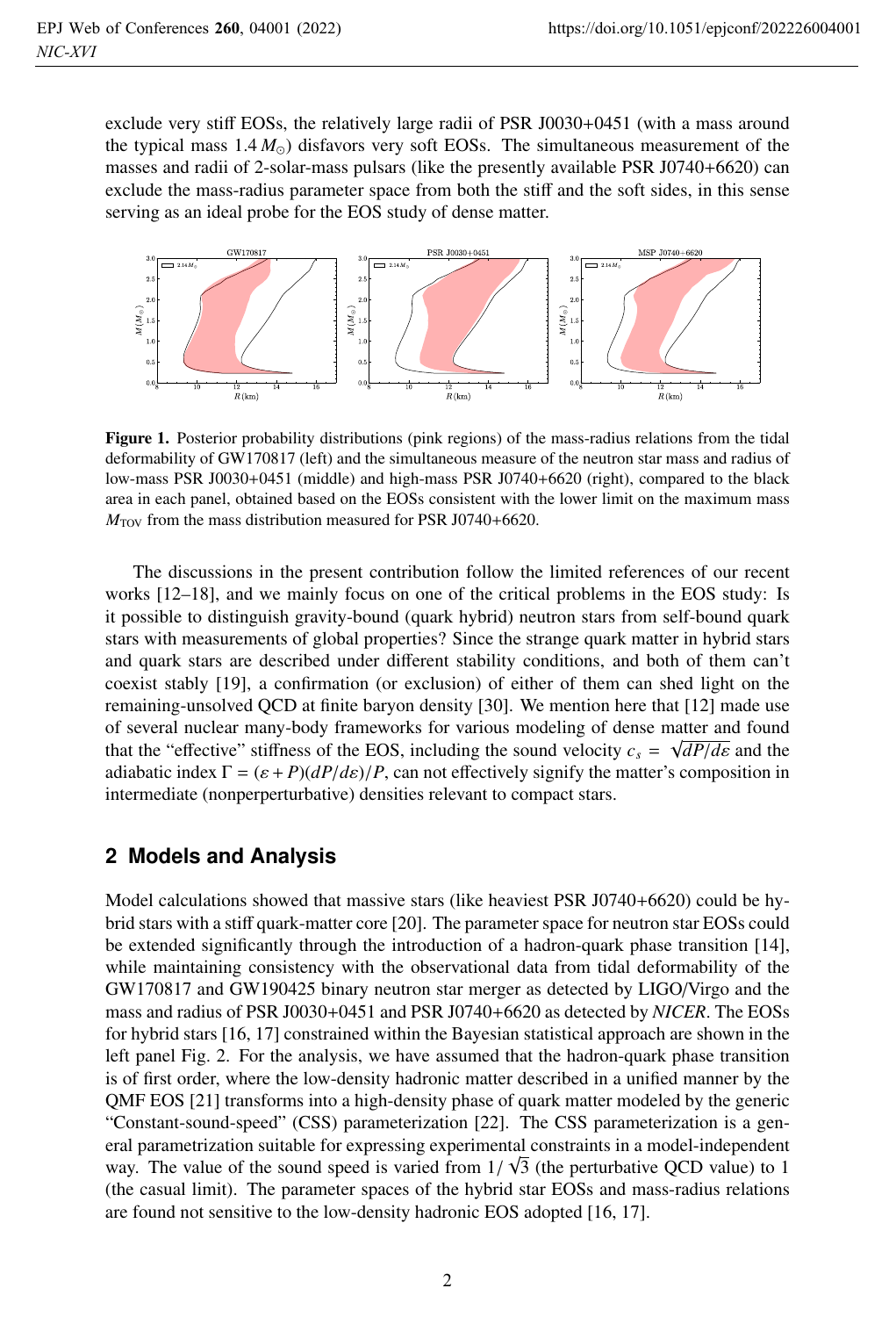

Figure 2. Left: Posterior probability distributions of the EOSs for (hybrid) neutron stars (pink region) [16, 17] from combined data of LIGO/Virgo and NICER, in comparison with those of quark stars from LIGO/Virgo (purple region) [15] and from NICER (blue region) [18]. Three dots indicate the densities when the maximum masses of the stars are reached in the most-preferred cases for three analyses (shown in solid lines). The extreme EOS in the causal limit is also shown in the black dashed line. Right: Most preferred mass-radius relations for both (hybrid) neutron stars (black-solid curve) and quark stars (solid red and blue curves) from the EOSs shown in the left panel, along with the microscopic calculations on possible exotic EOSs, like the ones including hyperons (short-dashed curve) [25] and *K*<sup>−</sup> condensation (dashed curve) [26]. The green lines define the lower boundaries of the mass-radius parameter spaces if certain spin frequencies (716 Hz [24], 1000 Hz) are discovered from pulsar-like objects. Also shown are the mass-radius constraints of the NICER mission for PSR J0030+0451 [7, 8] and PSR J0740+6620 [9, 10].

In the left panel of Fig. 2, the posterior distributions of hybrid star EOSs are compared to those of quark stars [15, 18], resulting from an analysis based on the widely-used bag-model EOS parametrization incorporating the same data from LIGO/Virgo and NICER. From their comparison, we see that the quark star EOSs become stiff earlier than neutron star ones at low densities and are softer than the neutron star ones at high densities. Consequently, a heavy compact star does not necessarily demand a superconformal sound velocity in the quark star case, and it resulted in a lower (static) maximum mass for quark stars than that of hybrid stars [15]. Note that the maximum mass of neutron star may be lowered due to the appearance of strange baryons (i.e., hyperons, kaons), which competes with that of deconfined quarks in the high-density cores of neutron stars [23].

In the right panel of Fig. 2 the most preferred mass-radius relations for both hybrid stars and quark stars are compared. The dashed and short-dashed curves represent two EOS examples including other types of strangeness phase transitions: The EOS modeling with the inclusion of hyperons [25] are performed in the framework of the Brueckner-Bethe-Goldstone many-body approach with three-body forces and the NSC89 nucleon-hyperon interactions, and the Brueckner theory is combined with a standard chiral model for kaon condensation for the EOS with *K*<sup>−</sup> [26]. A general comment is that different types of compact stars are not distinguishable from the available data [27]. A possible discovery of sub-millisecond pulsars (represented by the green curve labeling 1000 Hz) might not help either, since various theoretical neutron star and quark star models can reconcile with the observation. We expect a more precise radius measurement is possible (at least ∼ 1 km accuracy) in the near future to change the situation.

In Fig. 3, we include another possible global property possibly to be measured, i.e., the moment of inertia of PSR J0737-3039 A [28], the 1.338  $M_{\odot}$  primary component of the first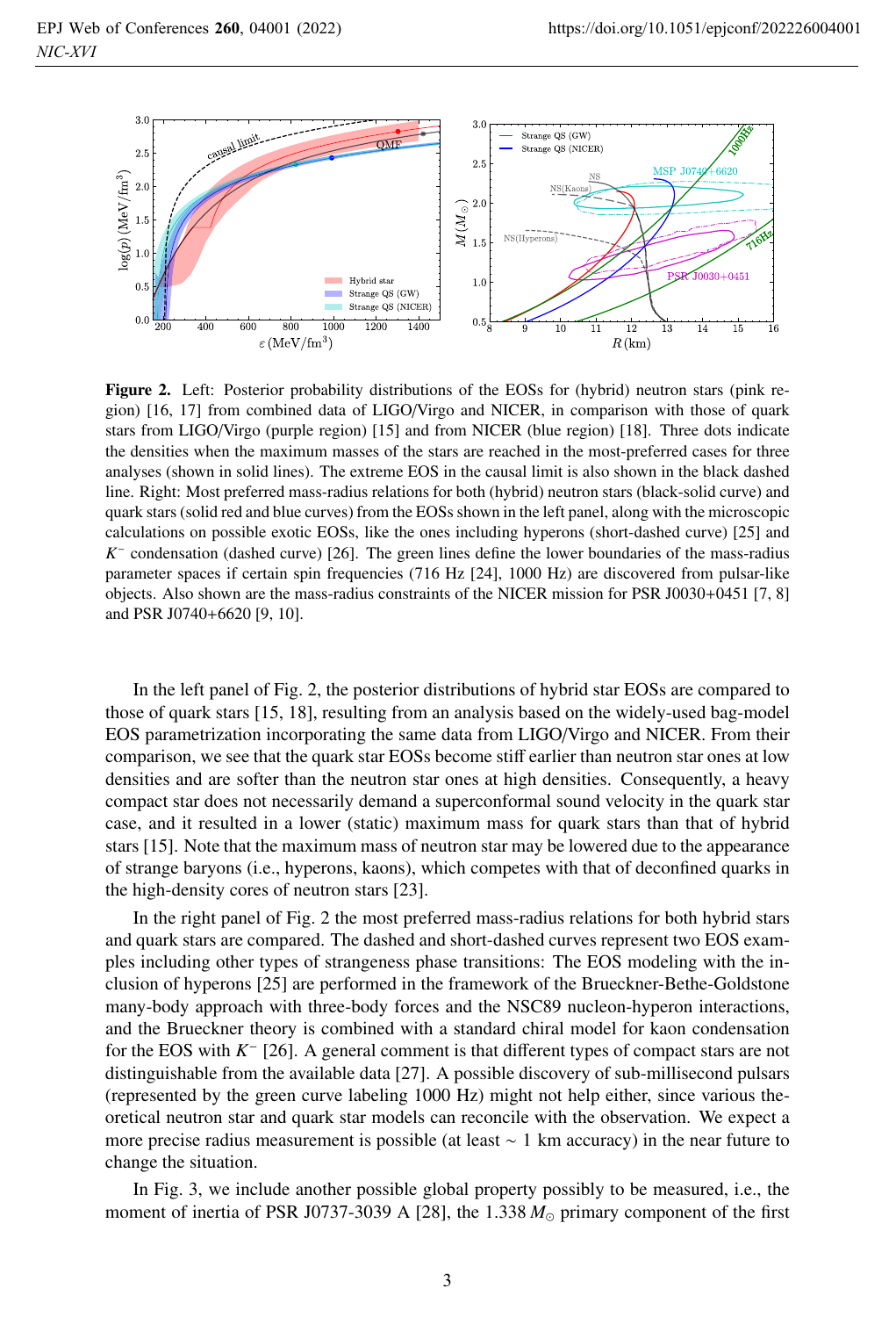

Figure 3. Posterior distributions of *<sup>I</sup>* vs. *<sup>R</sup>* for a  $M = 1.338 M_{\odot}$  star, transformed from the EOS parameters posteriors. The probability density of *R* and *I* are shown in the upper and right panel, respectively, with the 68% credible interval in dashed lines and the 95% credible interval in shade regions. Two markers denote the two results for pure neutron stars. Besides the results of the soft QMF EOS [21], we also include those of the stiff DD2 EOS [29]. Figure taken from [16].

double pulsar system PSR J0737-3039. The moment of inertia of PSR J0737-3039 A is expected to be measured with ∼ 10% accuracy within the next decade. The posterior distributions of *I* as functions of *R* for both hybrid stars and quark stars are shown in Fig. 3. For the analysis of hybrid stars, both the soft QMF EOS [21] and the stiff DD2 EOS [29] are employed for the low-density hadronic EOS. One observes that the two *I* vs. *R* distributions are located in separate regions and become more and more separated with each other when increasing *R*, stressing the idea that it can be possible to distinguish them from simultaneous measurement of the stellar radius and the moment of inertia, provided that the accuracy of the radius measurement is at least ∼ 1 km. In particular, we calculate the moment of inertia of PSR J0737-3039 A to be  $I_A = 1.27^{+0.18}_{-0.14} \times 10^{45}$  g cm<sup>2</sup>  $(1.29^{+0.26}_{-0.15} \times 10^{45}$  g cm<sup>2</sup>) within QMF+CSS (DD2+CSS) as a hybrid star, and a smaller value of  $1.13^{+0.14}_{-0.13} \times 10^{45}$  g cm<sup>2</sup> as a quark star.

#### **3 Summary**

The EOS of dense stellar matter is an exciting topic in the area of nuclear astrophysics. Although it is known that the degree of freedom is hadron around nuclear saturation density, the QCD phase state for cold, dense matter for intermediate densities is a very complex problem [30]. A great deal of effort is undergoing in the communities of nuclear physics, particle physics, and astrophysics due to its crucial importance related to the stellar birth and evolution, the merger remnants of neutron star binaries, as well as many puzzles like the central engine of short gamma-ray bursts and the plausible mass gap between neutron stars and black holes. For example, see discussions in our recent review [13].

One key issue of the EOS is still unclear: Does the matter go through a phase transition from hadron matter to quark matter at some intermediate densities, or is quark matter the absolute ground state of strongly interacting matter (i.e., the above-mentioned Witten' conjecture)? After decades of speculation, quark stars still serve as a viable alternative physical model for compact stars. For example, besides the usual binary neutron star merger scenario, binary quark stars have been proposed to be the possible origin for the GW170817 event [31]; Also, it is found that a binary quark star merger for some binary configurations could eject a comparable amount of matter (to the binary neutron star case) [32, 33], to account for the electromagnetic observation in the optical/infrared/UV bands (i.e., kilonova); And a magnetar with quark star EOS is preferred as the post-merger remnant to explain some groups of short gamma-ray burst observations [34, 35].

In the present contribution, we review our recent works on the possibility of distinguishing neutron stars from quark stars from their observed global properties. We mainly find that it is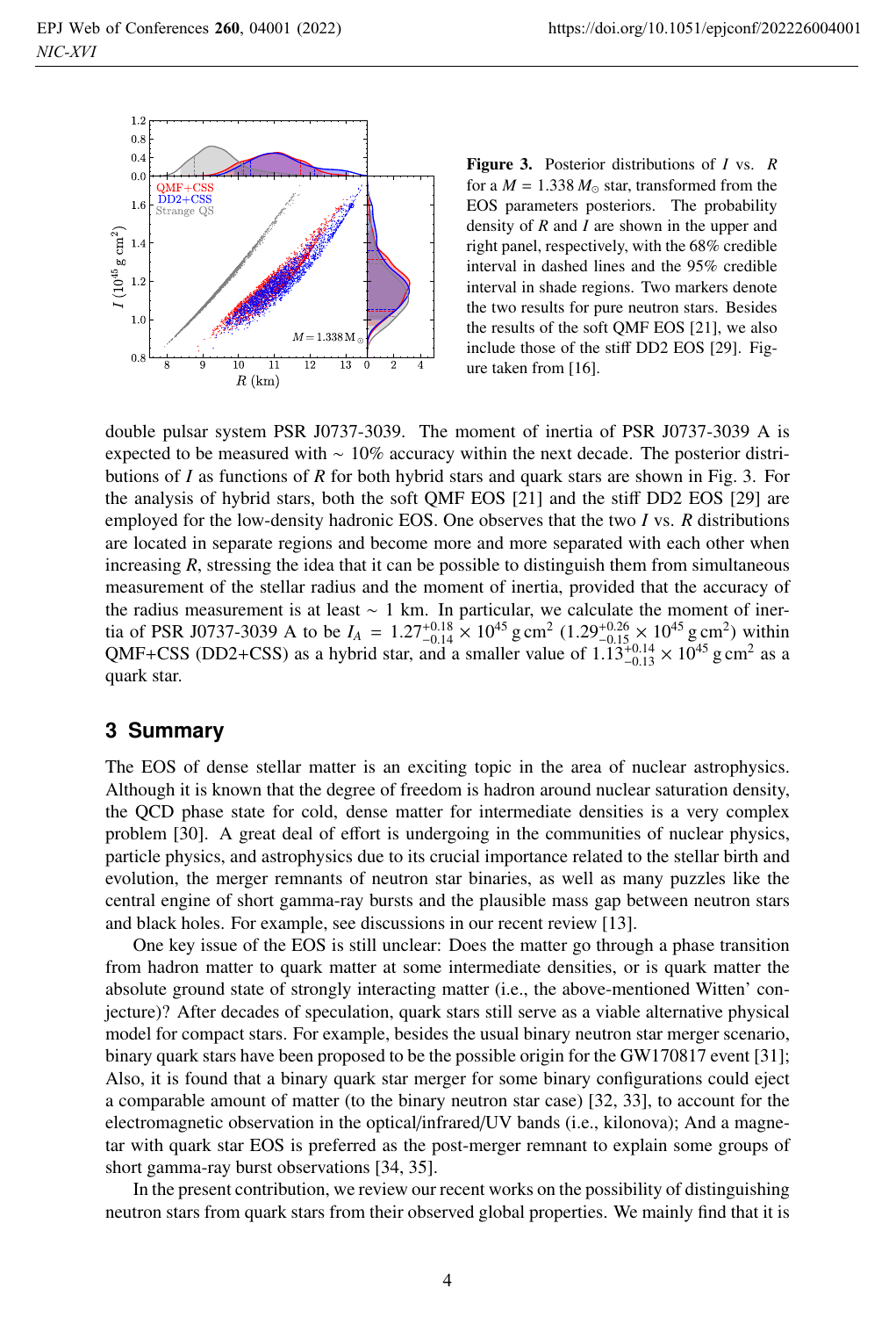possible to distinguish between the two through high-accuracy radius measurement possible in the near future with joint efforts of the multimessenger missions like aLIGO/Virgo, NICER, SKA. Other possible methods include e.g., the post-merger gravitational wave signals with the help of merger simulation, see discussions in e.g., [32, 33, 36–39].

## **Acknowledgements**

I appreciate discussions with Sophia Han, Jinliang Jiang, Baoyuan Sun, Shaopeng Tang, Chengjun Xia, Enping Zhou, Xia Zhou, Zhenyu Zhu, and the XMU neutron star group. I am also thankful to the latter for assistance with figures. The work is supported by the National SKA Program of China (No. 2020SKA0120300), the National Natural Science Foundation of China (grant No. 11873040), the science research grants from the China Manned Space Project (No. CMS-CSST-2021-B11), and the Youth Innovation Fund of Xiamen (No. 3502Z20206061).

### **References**

- [1] Bodmer A. R., Physical Review D 4, 1601 (1971)
- [2] Witten E., Physical Review D 30, 272 (1984)
- [3] Arcones A., et al., arXiv e-prints arXiv:1603.02213 (2016)
- [4] Antoniadis J., et al., Science **340**, 448 (2013)
- [5] Linares M., Shahbaz T., Casares J., The Astrophysical Journal 859, 54 (2018)
- [6] Cromartie H. T., et al., Nature Astronomy 4, 72 (2020)
- [7] Miller M. C., et al., The Astrophysical Journal 887, L24 (2019)
- [8] Riley T. E., et al., The Astrophysical Journal 887, L21 (2019)
- [9] Miller M. C., et al., The Astrophysical Journal 918, L28 (2021)
- [10] Riley T. E., et al., The Astrophysical Journal 918, L27 (2021)
- [11] Abbott B. P., et al., Physical Review Letters **121**, 161101 (2018)
- [12] Xia C., Zhu Z., Zhou X., Li A., Chinese Physics C 45, 055104 (2021)
- [13] Li A., et al., Journal of High Energy Astrophysics 28, 19 (2020)
- [14] Miao Z., Li A., Zhu Z., Han S., The Astrophysical Journal 904, 103 (2020)
- [15] Miao Z., Jiang J.-L., Li A., Chen L.-W., The Astrophysical Journal 917, L22 (2021)
- [16] Miao Z., Li A., Dai Z.-G., arXiv e-prints arXiv:2107.07979 (2021)
- [17] Li A., Miao Z., Han S., Zhang B., The Astrophysical Journal 913, 27 (2021)
- [18] Li A., Miao Z.-Q., Jiang J.-L., Tang S.-P., Xu R.-X., Monthly Notices of the Royal Astronomical Society 506, 5916 (2021)
- [19] Weber F., Progress in Particle and Nuclear Physics 54, 193 (2005)
- [20] Li A., Zuo W., Peng G. X., Physical Review C 91, 035803 (2015);
- [21] Zhu Z.-Y., Zhou E.-P., Li A., The Astrophysical Journal 862, 98 (2018)
- [22] Alford M. G., Han S., Prakash M., Physical Review D 88, 083013 (2013)
- [23] Li A., Burgio G. F., Lombardo U., Peng G. X., International Journal of Modern Physics <sup>E</sup> 17, 1635 (2008)
- [24] Hessels J. W. T., et al., Science 311, 1901 (2006)
- [25] Burgio G. F., Schulze H.-J., Li A., Physical Review C 83, 025804 (2011)
- [26] Li A., Zhou X. R., Burgio G. F., Schulze H.-J., Physical Review C 81, 025806 (2010)
- [27] Li A., Peng G.-X., Lu J.-F., Research in Astronomy and Astrophysics 11, 482 (2011)
- [28] Lyne A. G., et al., Science 303, 1153 (2004)